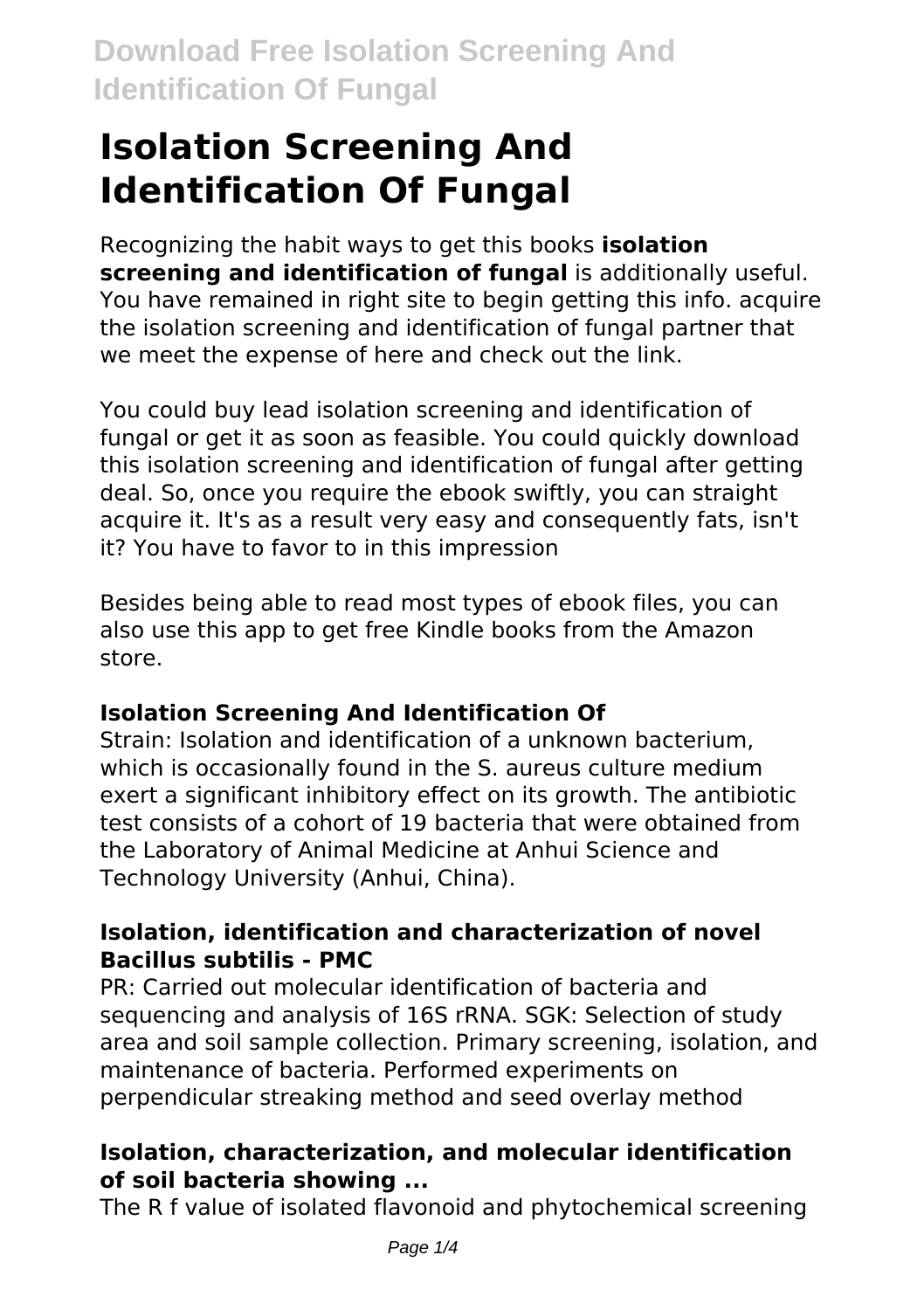# **Download Free Isolation Screening And Identification Of Fungal**

has been compared with standard Quercetin. Characterization of isolated flavonoid was done by IR, 1 H NMR, and MS. On the basis of chemical and spectral analysis structure was elucidated as 2-(3,4-dihydroxy-5-methoxy-

phenyl)-3,5-dihydroxy-6,7-dimethoxychromen-4-one, a flavonoid.

#### **Extraction, isolation and identification of flavonoid from Euphorbia ... - ScienceDirect**

This will increase the efficiency of biopeptide isolation, identification and quantification in industrial scale. Future studies should also focus on protein-rich underutilized and neglected crops, and agricultural wastes as source of bioactive peptides to reserve the overexploited few legumes and animal proteins which are the major source of ...

#### **Recent Findings on the Isolation, Identification and Quantification of Bioactive ...**

Early identification methods centered on biochemical and phenotypic markers, and these are still widely used for identification. Most selective agars for isolation and identification of Listeriae (Oxford, PALCAM, MOX) rely on the esculinase reaction based on β-d-glucosidase activity to differentiate Listeria from other bacteria.

#### **Methods for the isolation and identification of Listeria spp. and Listeria ...**

Isolation is a standard procedure used in hospitals today for patients with tuberculosis (TB) and certain other infectious diseases. In most cases, isolation is voluntary. However, many levels of government (federal, state and local) have basic authority to force isolation of sick people to protect the public.

#### **Isolation and Quarantine - CDPH Home**

Isolation gowns are used as specified by Standard and Transmission-Based Precautions, to protect the HCW's arms and exposed body areas and prevent contamination of clothing with blood, body fluids, and other potentially infectious material. 24, 88, 262, 744-746 The need for and type of isolation gown selected is based on the nature of the ...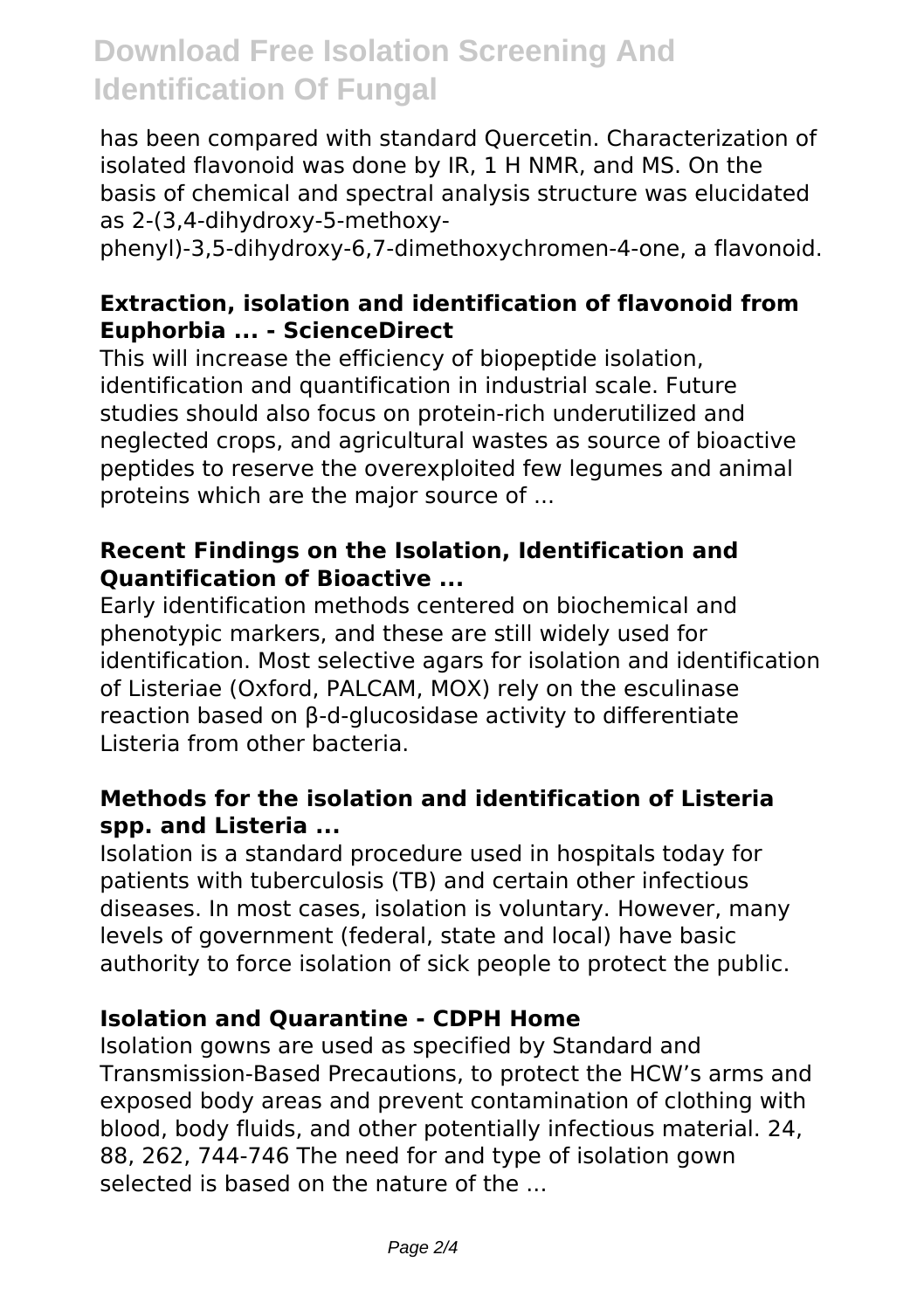# **Download Free Isolation Screening And Identification Of Fungal**

#### **Prevention | Isolation Precautions | Guidelines Library | Infection Control | CDC**

PLC-derived organoids are amenable for biomarker identification and drug-screening testing and led to the identification of the ERK inhibitor SCH772984 as a potential therapeutic agent for primary liver cancer. We thus demonstrate the wide-ranging biomedical utilities of PLC-derived organoid models in furthering the understanding of liver ...

#### **Human primary liver cancer-derived organoid cultures for disease modeling and ... - PubMed**

Based on application, the protein purification and isolation market is segmented into drug screening, target identification, biomarker discovery, protein-protein interaction studies, protein ...

#### **Protein Purification and Isolation Market Industry Insights by Application, Growth and ...**

F.A.S.T. is proud to announce we are manufacturing our own disposable Level 3 Isolation Gown at our plant at Delta, British Columbia! For more information, please click here or contact fast@fastlimited.com. Members of SafeCareBC are able to order F.A.S.T. Isolation Gowns by clicking here. Since 1988, F.A.S.T. First Aid & amp; Survival Technologies Limited has grown to be the largest custom ...

#### **Canadian Manufacturer Isolation Gowns Level 2 and 3 - F.A.S.T. Limited**

This screening procedure enabled the isolation of various 2-PAP–transforming microorganisms, including 7 bacteria (genera: Acinetobacter, Cupriavidus, Nocardioides, or Streptomyces) and 1 fungus ...

#### **Isolation and characterization of microorganisms capable of cleaving the ether bond of ...**

microRNA (miRNA) are promising candidates for disease biomarkers as they are abundant in circulation, highly stable in biological fluids and may yield diagnostic biomarker signatures. The reported ...